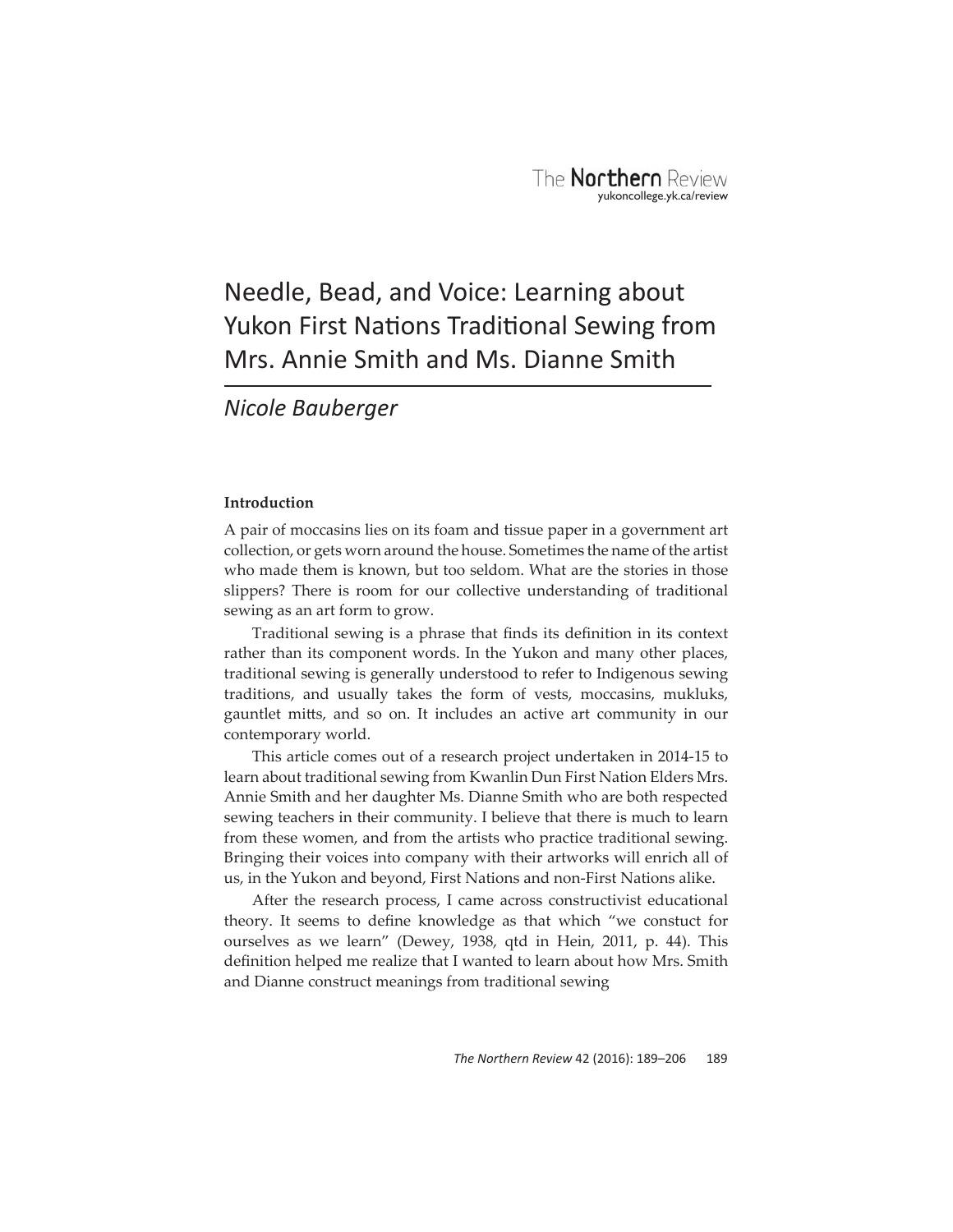I will write in the first person for a number of reasons. I speak from personal experience, of what I managed to put together within the research relationship I have been privileged to have with Mrs. Smith and Dianne. Shawn Wilson wrote in the first person in *Research is Ceremony* (2008), and I follow him in this choice.

I must introduce myself so you know something about this "I" who is speaking. My name is Nicole Bauberger. I am a non-Indigenous person. I lived in Peterborough, Ontario before I moved to Whitehorse in 2003. When I can, I look at art in galleries a great deal, wherever I am. I am fairly well-known in the Yukon as a painter and arts writer, though I sometimes do other projects in other media. This is one of them.

#### **How** *Needle, Bead and Voice* **Came to Be**

I recently completed a diploma in Northern Studies at Yukon College, in order to learn more about the context and challenges of the art world I'm part of, and to build learning relationships in my own community. Books on traditional sewing often call it "art" in their titles (Duncan, 1989; Riewe, 1995; Thompson, 2013). However, I see room for improvement in the way we understand these works as art and the makers of these works as artists, especially in public presentation.

#### *How Needle, Bead and Voice came out of looking at exhibitions*

Too often, when I see works by Indigenous artists in galleries, it seems to me that their voices are obscured by that of the institution, much more so than with other artists. For example, a viewer visiting the Art Gallery of Ontario in 2014 would find quotations from Alex Colville and Michelangelo prominently displayed on tall, brightly coloured banners. Their voices were celebrated, amplified by their exhibitions. For Manasie Akpaliapik's show of whalebone carvings, on display upstairs at the same time, not a word of his own appeared in the installation design.

There are exhibitions that celebrate Indigenous artists' voices. For example, at the Museum of Contemporary Native Arts in Santa Fe, New Mexico, curators included a video interview with their exhibit of paintings by Ric Gendron that brought a clear sense of his voice to his already eloquent expressionist works. They also included the moccasins made for him by a relative, which appear in one of the paintings, with his own words beside them, talking about inhabiting different worlds as a Native person (Gendron, 2014). In *Sewing Our Traditions: Dolls of Canada's North*, an exhibit created by the Yukon Arts Centre for the Cultural Olympiad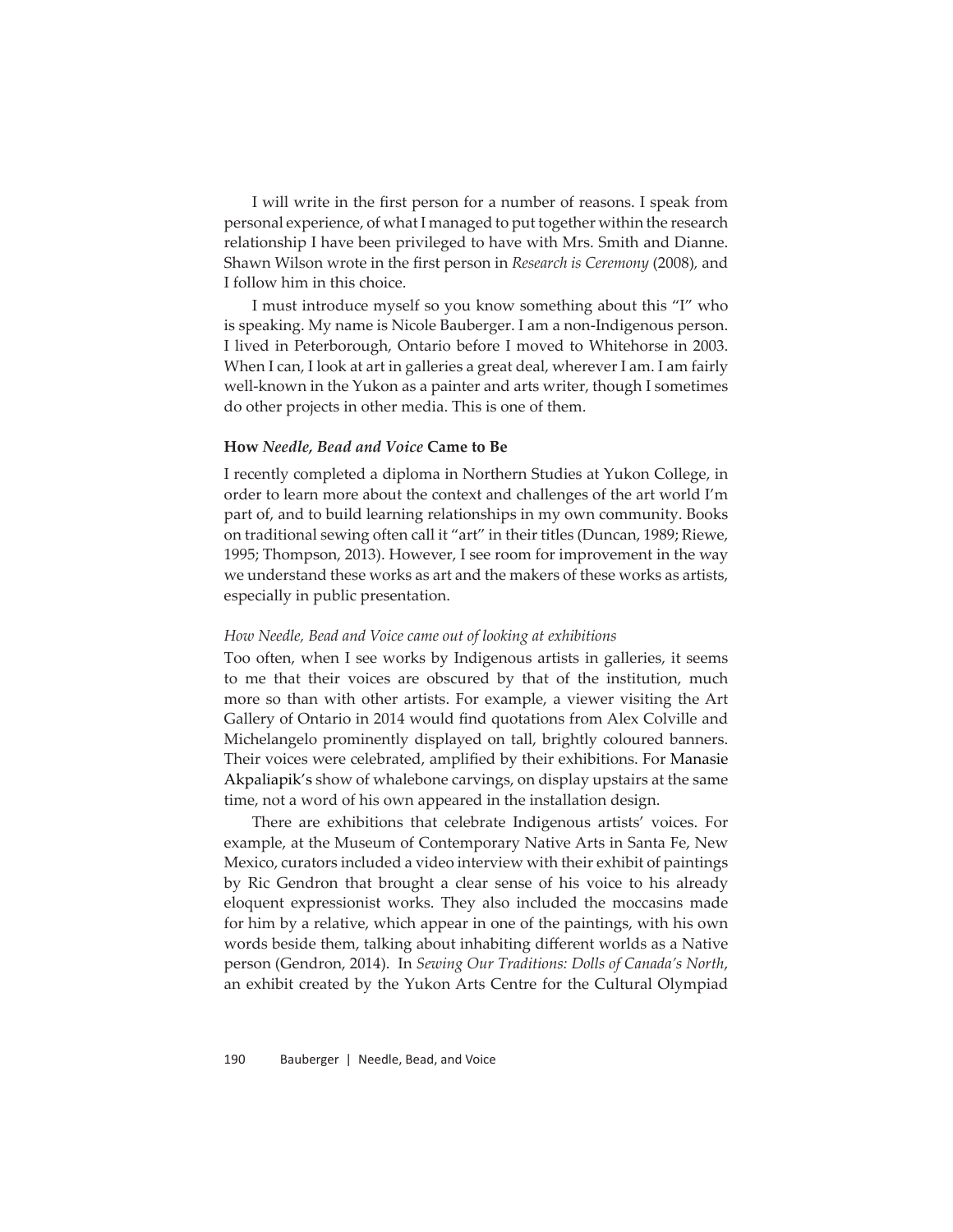in Vancouver in 2010, curator Jennifer Bowen included bios and, in the case of artists from the Northwest Territories and Nunavut, often included actual words spoken or written by the artists who made the dolls in the travelling exhibit (Yukon Arts Centre, 2010).

Those voices added to that show exactly what was missing from *Nunavut's Culture on Cloth*, a show of wall hangings by women from Baker Lake, Nunavut, curated by Judith Varney-Burch, that appeared at the Yukon Arts Centre Public Gallery in June of 2012. These textile works themselves fascinated me, evoking a physical and imaginative world with craft and innovation. But they clearly had stories behind them that a Yukon audience could not have known. Sadly, the curator provided neither biographies nor statements from the artists whose work was on display (Bauberger, 2012). The "present absence" of these voices and their stories helped me see what good curatorial practice might look like.

#### *How Needle, Bead and Voice came out of my studies at Yukon College*

In 2014, I took the Yukon College Preservation of Traditional Knowledge course with Mark Nelson. Nelson assigned us to invent a traditional knowledge research project, and to answer ethics review questions about it. I tied myself into knots trying to figure out how to do this. In class up to that point we had learned that research projects should come from the community, not from outside. And I am a non-Indigenous person.

At that time, I sat on the board for the Friends of Yukon Permanent Art Collection (FOYPAC), which selects what work to buy for the Yukon Permanent Art Collection (YPAC). They—at that time, we—occupy a group position of power, selecting what installations, paintings, and sculptures, as well as carving and traditional sewing, will be collected, celebrated, and preserved for the future. We construct what meanings we see in the artworks in order to make these decisions. It seemed to me that if we learned more about traditional sewing, that knowledge could be useful to the board and curator. In the context of that collection, we belong to the same community.

For a previous Yukon College course I had interviewed Mrs. Annie Smith about traditional sewing, through contact with Lena White, her daughter-in-law and one of Mrs. Smith's accomplished students. I wanted to undertake a better interview process. An important part of the project design included paying Elders honoraria for their time, which Nelson called standard practice. Then my Social History of the North teacher Amanda Graham pointed out the Association of Canadian Universities for Northern Studies (ACUNS) Northern Resident Award. Projects for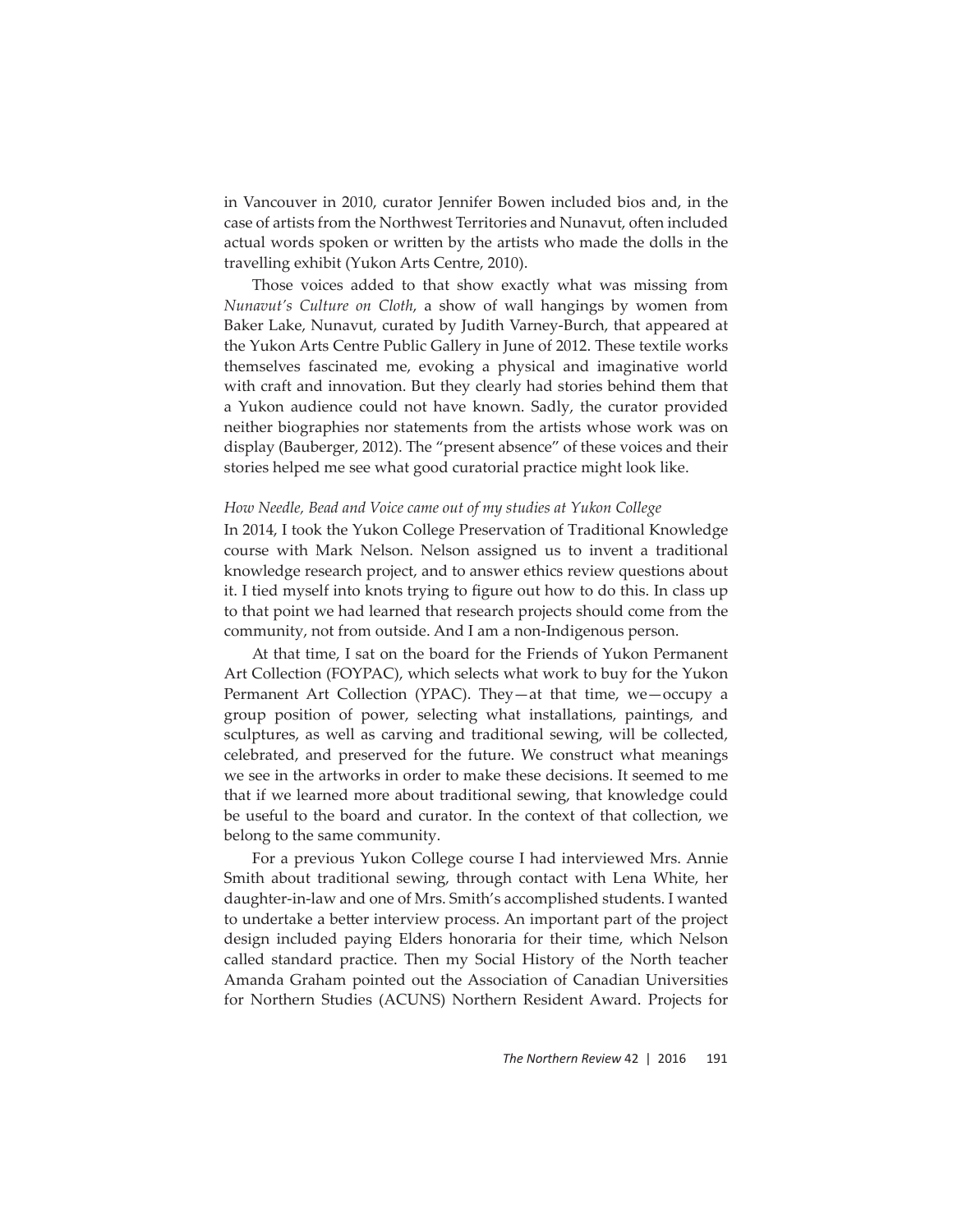this award require undertaking a research project that will benefit a not-for-profit society in the applicant's community. FOYPAC seemed to fit the bill. The year 2015 had been designated the Year of Fine Craft, and Garnet Meuthing, YPAC curator, had planned a special call for submissions focused on craft, as well as a summer exhibition at the Yukon Arts Centre with this focus. She felt that what would be learned through this project would benefit the jury in making decisions as well as her own curatorial work. Our application was successful, and Amanda Graham and I designed a Special Topics in Northern Studies course to support the project.

#### **Preparing for** *Needle, Bead, and Voice*

In addition to more traditionally academic activities like compiling an annotated bibliography and reviewing a book on traditional sewing, the NOST 229 course Amanda Graham and I designed together included ways to access both practical, hands-on knowledge and an oral kind of social knowledge.

For the latter, I kept a "log of ten advisors" in order to access the knowledge in my community. I described my research project to ten people with experience in this area, asking their advice. Their reactions to my project as well as their advice to change it were important on many levels. What they had to say improved the project design and helped me make fewer errors. But their support as well as their critique was very important to me. I was not undertaking a research project as part of a faculty or cohort of master's degree students. I did not have that kind of community around me to normalize my behaviour. These advisors acted as a kind of ethics review board for me, with a practical, on the ground, local understanding supporting those ethical choices. It also helped inform my community about what I was doing and helped me find the support I needed to plan the events of the research. In particular, meeting up with Krista Reid, Cultural Programs Coordinator at the Kwanlin Dun Cultural Centre (KDCC), was essential in planning the public presentation of our research.<sup>1</sup>

The "log of ten advisors" was particularly important to the ethical structure of my research project because there was no one at Kwanlin Dun First Nation (KDFN) at that time who was working specifically in Heritage, who could ask me for specific forms to be filled out for permissions. John Meikle at the Lands and Resources Department of KDFN did his best to work with me. I sent him my ethics review documents, and he receives that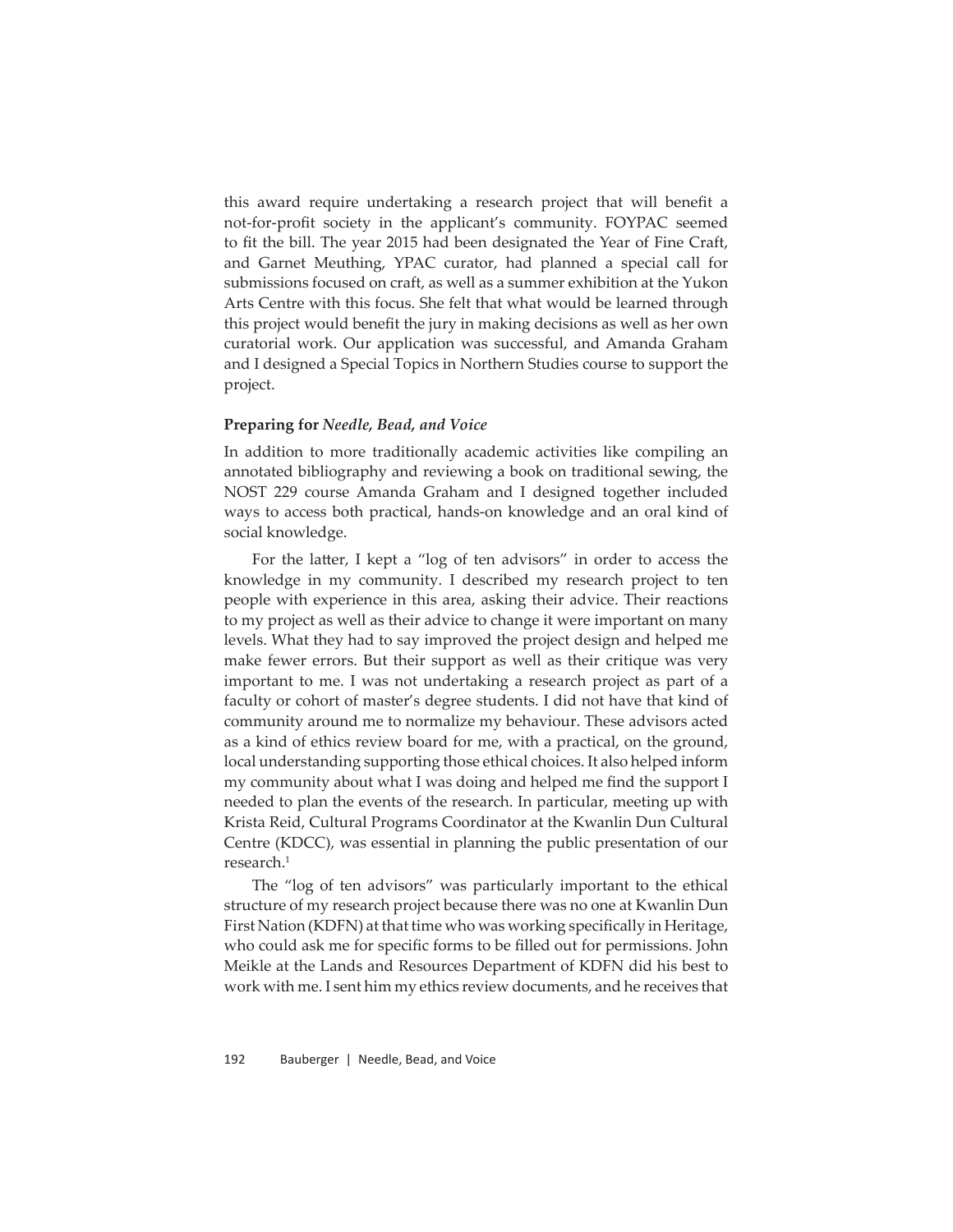materials that come out of the project on behalf of KDFN. He suggested I offer to make a presentation about my research project to the Elders' Council, but they were satisfied with the summary I sent.<sup>2</sup>

To add practical knowledge to my listening, I sewed a pair of gauntlet mitts with Shelby Blackjack's guidance in the fall of 2014. Blackjack is a member of the Little Salmon Carmacks First Nation, and in 2014 she began a doctoral program in Indigenous Governance at the University of Victoria. Blackjack has been offering traditional sewing workshops through the Yukon Arts Centre and other organizations. I sewed a pair of moccasins with her in one of these workshops (Bauberger, 2008). I thought if I could sew mitts with her, I would have someone closer to my own age who might field my questions as they arose. Because Blackjack's planned research investigated traditional sewing and traditional law, we had common interests. I left our visits with titles to read as well as seams to sew.

I kept a journal of this mitten-making process, which turned into a research journal. This was an indispensable part of navigating the first half of my research. I was able to get excited and construct meanings from my experiences or from things I had seen, then, later, realize the flaws in my constructions. It made the process of constructing meaning visible to myself.

Finally, it felt right and respectful to also bring something to each meeting that was from me, that was not funded by anyone. I brought biscuits I baked, or just blueberries. While this seemed crucial to bring to the first, unpaid, exploratory meeting, it felt right to keep it up. If research is a ceremony, it is important to give it something from yourself as well.

#### **Design of** *Needle, Bead and Voice*

In addition to principles I learned in the "Preservation of Traditional Knowledge" course, Jennifer Bowen,<sup>3</sup> one of my ten advisors, helped me a great deal with this design. She also made an initial call to Dianne Smith to arrange our first meeting.

At our initial meeting at Mrs. Annie Smith's house, I described the project and its intentions, making sure Mrs. Smith and Dianne knew I was open to their input and changes. We agreed on terms and signed consent forms. I also dropped off images of the works in the collection I thought they could talk to me about, so they had time to think about what they might want to say.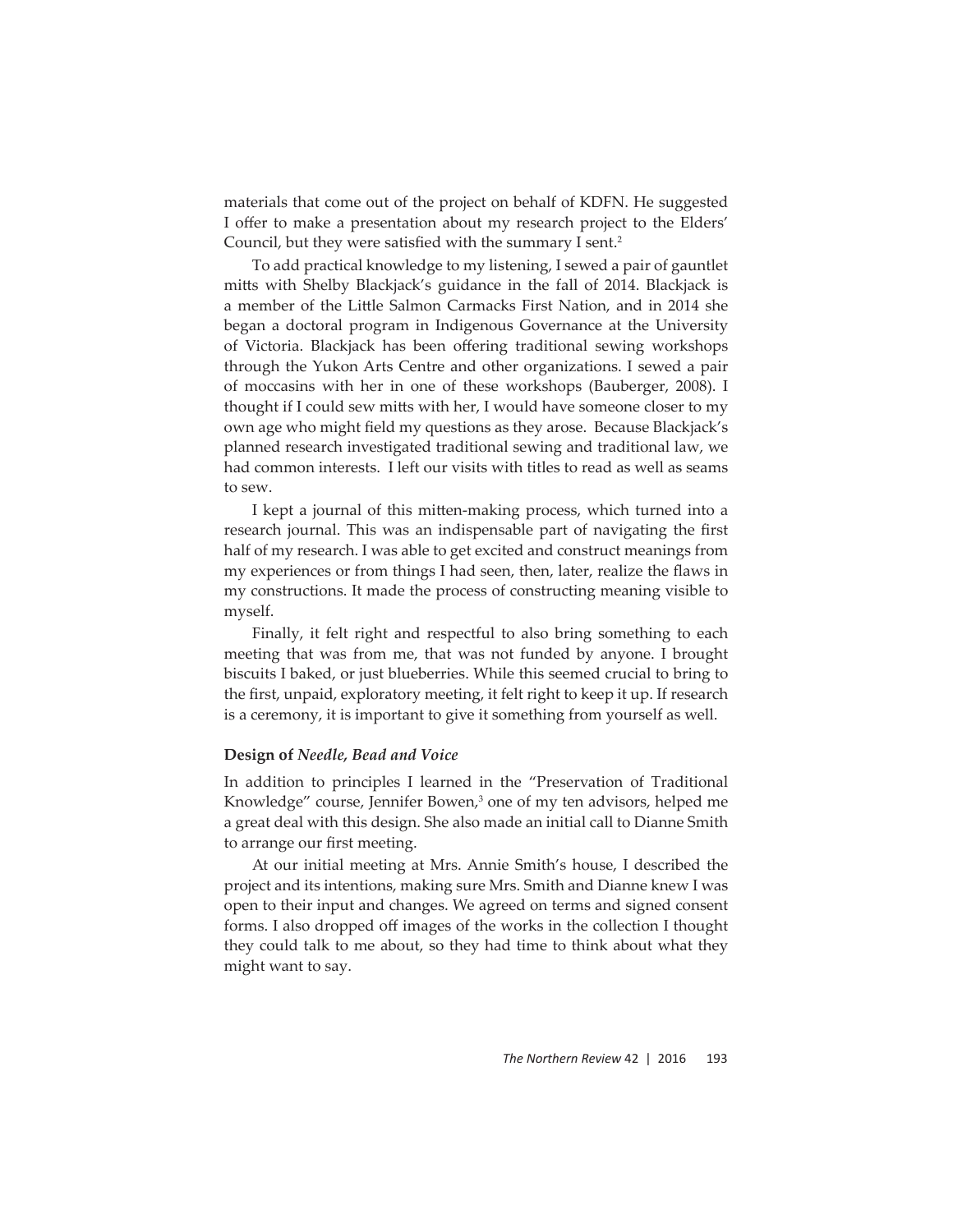I felt nervous going to this first meeting, still haunted by the principle that research projects need to emerge from the community itself. I was tremendously relieved when Dianne said she too thought that traditional sewing is not well enough understood, that there are stories behind it that need to be heard. A weight lifted off my shoulders. After that, we had four main paid sessions (with two extras added later).

#### *One: Looking at Pictures, Time to Think*

At our first meeting, we looked at images of sewing I had previously photographed in the permanent collection so that Mrs. Smith and Dianne could think about which they wanted to speak about and what they wanted to say. I took notes. This helped prepare Mrs. Smith and Dianne Smith for the next stage, the video interview; it also helped me to know what stories they might be interested in telling, and helped me to ask better questions. They also gave me Mrs. Smith's photo album so I could scan the pictures and add them to the files at the permanent collection.

#### *Two: Video Interview*

On January 8, 2015, we shot a video interview at the Yukon Arts Centre with Mrs. Annie Smith and Dianne handling the actual pieces from the collection so they could show us stitches and other details. Garnet Meuthing brought out the works from the collection, and the Yukon College Research Fund enabled me to hire a student, who was also a Champagne-Aisihik First Nation citizen, to help with the videography and editing. We looked closely at Mrs. Smith's two dolls in the collection, as well as at a doll by Mrs. Smith's mother-in-law and Dianne Smith's grandma Kitty Smith. We also looked at Mrs. Kitty Smith's wooden carvings in the collection and at Mrs. Marge Jackson's gopher skin cape.<sup>4</sup> Mrs. Smith sewed while we talked. Dianne Smith is a gifted storyteller, and the resulting video weaves together family stories, reflections on traditional sewing, and practical techniques for how to do it, with a lot of laughter.

I spent many hours editing this research video. I added still images and video footage shot from other angles, with the aim of supporting what Mrs. Smith and Dianne were telling us. This was a new medium for me. In cutting and joining, picking and unpicking, I was reminded of sewing. I kept hearing Dianne's voice saying, "You've got to slow down, respect what you're doing." I remembered Mrs. Smith saying, "There's no such thing as can't do!" Editing allowed me to spend a lot of time with their voices and the stories they shared. This process added to what I learned from their words.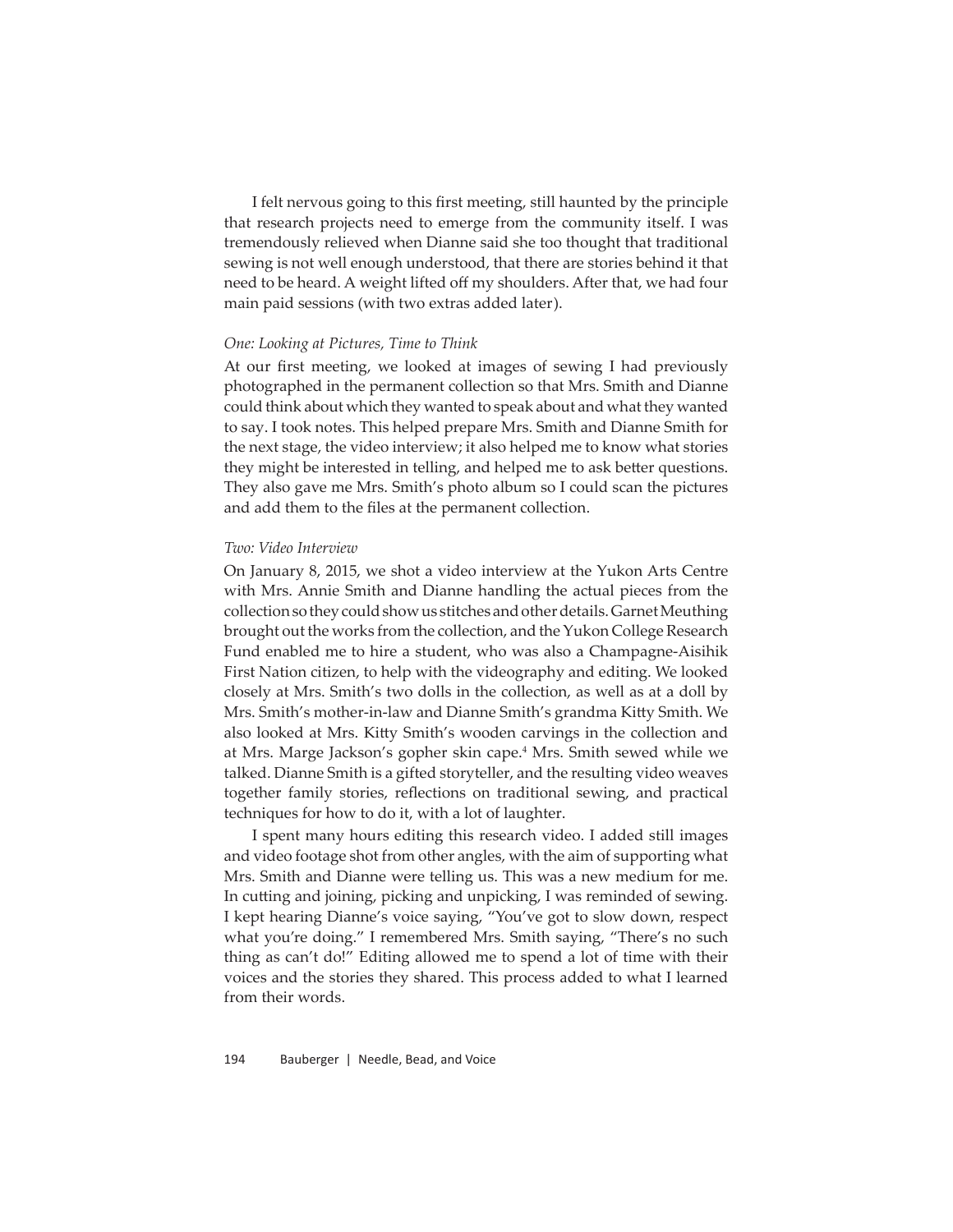# *Three: Vett ing*

On February 11, we had a vetting session where I showed Mrs. Smith and Dianne the draft video, and reviewed the other material they had given me, including the photos and the list that went with them, to catch any mistakes and remove anything they felt uncomfortable with.

We ran out of time to review the text of the notes I had taken during the first meeting, so I met one more time with Dianne to review that text. At both of these meetings I read them lists of things I felt I had learned from them, to check my understandings. Some of this material you will find in the "what I learned from this research project" section below.

#### *Four: Public Presentation*

On February 25, 2015, we had a public presentation of our research at the Kwanlin Dun Cultural Centre in the Elders' Lounge. Garnet Meuthing brought pieces from the permanent collection. Dianne brought bannock. Mrs. Smith sewed. We screened a ten minute excerpt from the ninety minute video, Dianne talked about the pieces from the collection, and I talked about what I had learned from the project. We received good feedback and ideas for other research from the audience. At the end of March, I read my draft paper to Dianne Smith for her input, and also invited critique of the research project and brainstormed what else might be interesting to research.<sup>5</sup>

# **What I Learned about Traditional Sewing**

The things I've written in this section draw from my reflections on what I felt I had learned from Mrs. Annie Smith and Ms. Dianne Smith in April of 2015. I have said these things in their presence and, in some cases, been gently corrected by them. This is by no means all that I have learned. I encourage readers to contact me<sup>6</sup> to view the video and hear these women speak in their own voices. Perhaps you will learn different things than I did.

In April 2015 I noticed I had become better at sewing during this project. I was working on a series of mittens, moving from one idea to the next, improving in skill as I went. Taking up the needle and learning practical art and culture seems to make a place for me for intercultural meeting—a place for me to learn.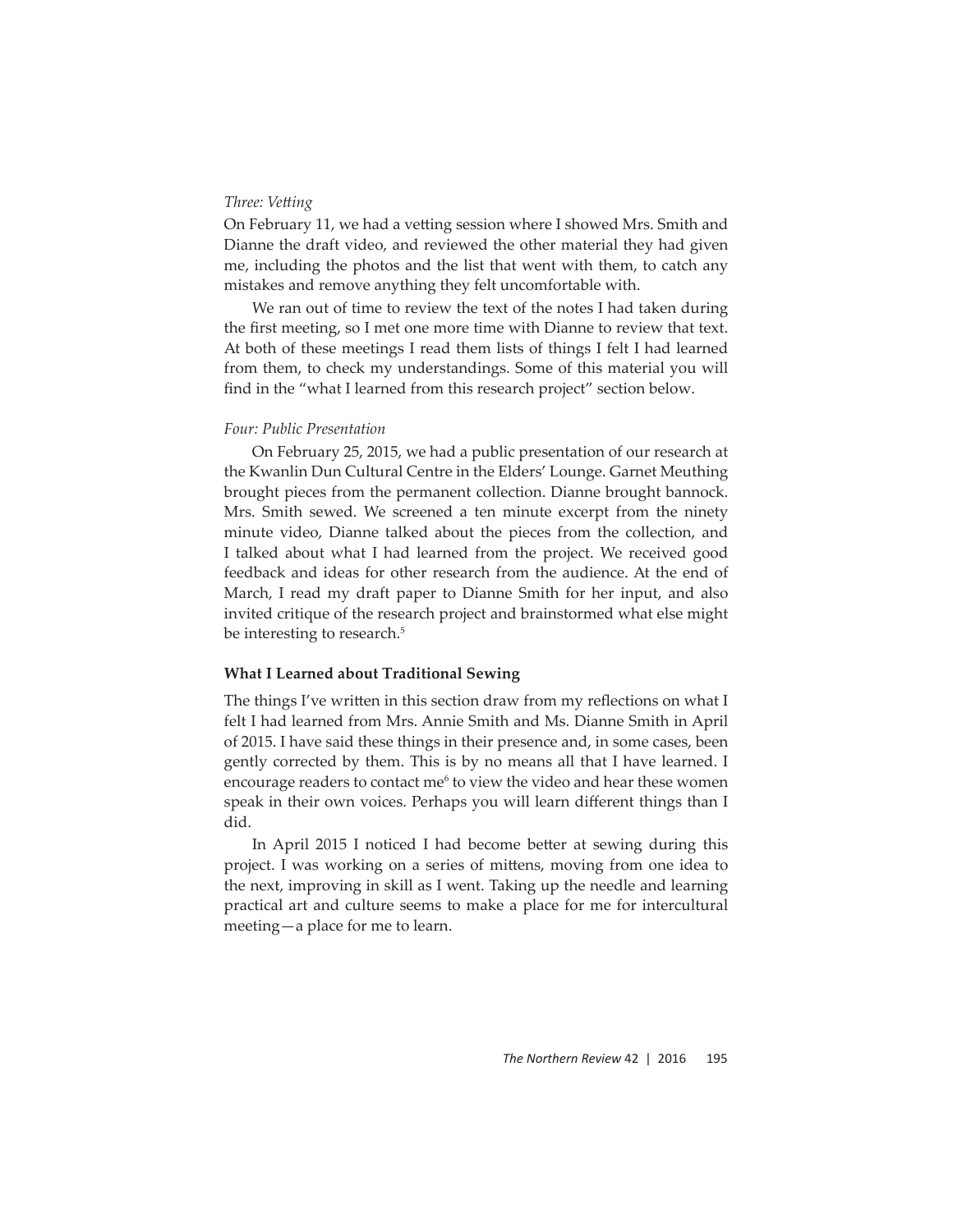#### *Technical Tips for Traditional Sewing*

I have learned quite a few technical things about traditional sewing. Here are two examples. If you hold a piece that you're beading between your left thumb and forefinger, it's easier to find the right spot to come through the back with the needle. This hold serves as a kind of landmark. It also keeps your piece rigid and straight so that the needle goes through more easily. You push up with the needle and down with the piece at the same time.<sup>7</sup>

In general, you want to hide the thread. There is a layer of leather sewn between the front and the back of the mitten (sometimes called a welt). Its main job is to hide the thread. The leather piece and beadwork surrounding the top seam of moccasins has the same purpose. The beads over the threads that are used to attach the mother-of-pearl buttons in Betsy Smith's *Frogman Headpiece,* in the Yukon Permanent Art Collection, are used with this motivation and aesthetic. This is especially important in regalia, though all work should be done neatly and carefully.

While this project has in no way made me an expert in sewing, it gives me a sense of the expertise that's out there in the traditional sewing community. Many other research projects could be done with other people working in traditional sewing, especially the Elders that people learn from.

#### *Mrs. Annie Smith's and Dianne Smith's Stature and Infl uence as Artists*

When I initially approached Mrs. Annie Smith and Ms. Dianne Smith, I approached them as experts in this medium. In the course of this project I learned more about the breadth of their exposure and influence as artists. Mrs. Annie Smith's work has been collected by people as far away as France for almost fifty years. A home-tanned cushion cover beaded by Dianne Smith was on tour in Europe as part of an award-winning interior design for the Canadian *House and Home* magazine in the winter of 2015. Mrs. Annie Smith has taught sewing to countless people, including a woman in Nanaimo, who calls up Mrs. Annie Smith to buy more beaded moccasin tops from her when she has too many orders. Even at the age of 89, Mrs. Smith sewed from 7 a.m. when she got up till she went to bed at 10 or 11 p.m. My respect for Mrs. Smith and Dianne as artists, and for the extent of their art careers, has deepened as I've learned more about them.

I've also grown in respect for traditional sewing as an art form. Now when I see Mrs. Angela Sidney's gloves on the wall in the college library, they draw me in to look more closely at them, and I see more in them. They talk to me differently now. But in addition to each piece as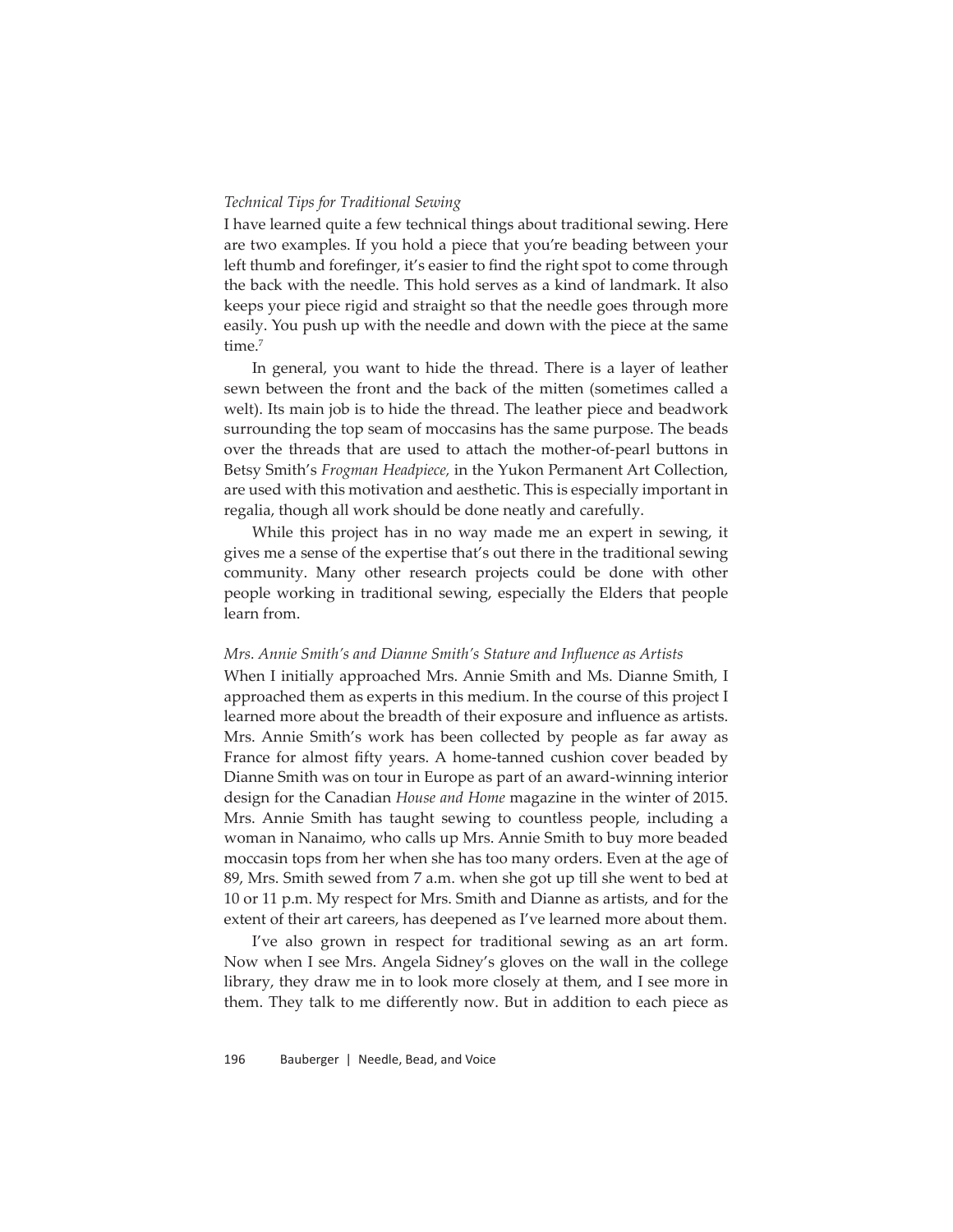its own artwork, Dianne Smith had a lot to say about the cultural roles of traditional sewing.

# *Traditional Sewing and Cultural Continuity, Linking Past and Future*

At our first meeting with the pictures, Dianne talked about the old trade routes with the coastal people, how women here in what's now called the Yukon tanned hides and furs and prepared beautiful things to trade. Mrs. Smith met the tourist trains in Carcross with her small handmade change purses when she was a young girl. When the highway came through, soldiers and highway workers over-hunted. It disrupted the way men could earn a living. Women stepped in, earning money selling their sewing to the influx of newcomers.

Although this was in some ways an adaptation to changes in their world, it was also a continuation of old ways of making a living. Preparing beautiful things for a craft fair or for a seasonal influx of tourists is not that different from preparing for summer or seasonal trading meetings. In this way, Yukon First Nations women have maintained a kind of cultural continuity in the face of the Canadian government's actions to take their culture away by means of residential schools and other assimilation policies. It seems to me that the women who practice traditional sewing are quiet heroes of cultural continuity.

Although it's called "traditional sewing," and its connection to traditional culture is very important, Indigenous traditional sewing should not be dismissed as an art form from the past. It plays an important part in today's world. The *Walking With Our Sisters* project is one example of how women are using this art form to address today's injustices (Yukon Arts Centre, 2015). Dianne works at Kwanlin Dun's Jackson Lake Wellness Program (Kwanlin Dun First Nation, 2016). If participants are interested, she teaches them sewing as part of their journey towards wellness. In this way she also applies this artwork to the problems of today's world. Furthermore, all over the Yukon, people make regalia for graduations (Council of Yukon First Nations, 2015), celebrating young people and their future clothed in their culture and community. In a CBC interview, Mrs. Emma Alfred emphasized the importance of correctly identifying items of traditional sewing in museums for the younger generation today (CBC, 2015a).<sup>8</sup> The Na-Cho Nyak Dun First Nation recently published a book on historical and contemporary Northern Tutchone beadwork "to have it documented for younger people to be able to learn in the future" (CBC, 2015b; Na-Cho Nyak Dun First Nation, 2016). Traditional sewing is about the present and future, connected in a healthy way to the past.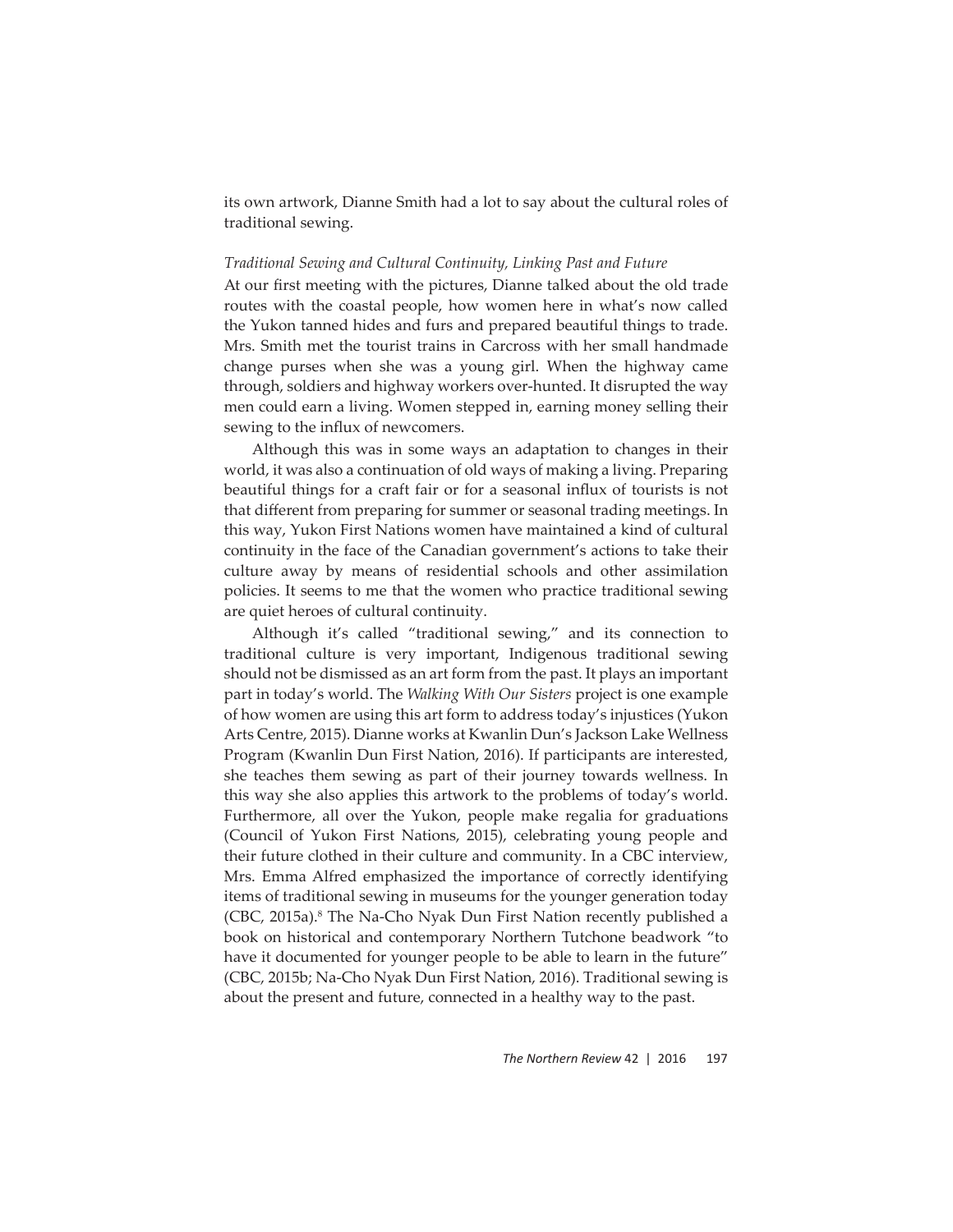#### *Money Economies and Other Economies*

Traditional sewing takes part in the money economy as well as in other non-money systems of exchange. One important way it connects to the money economy has been to get supplies for a family out on the land, out on the trap line, ice fishing, or for gas money to go moose hunting. Dianne told me her mom would just sew and sew, and put that money away so that she could support her family in the kind of life and education that being out on the land offers. Also, the moose hide, if you home tan it, becomes a valuable addition to the sewing "business." Dianne refers to sewing as a "career," and it is. Making your living with traditional sewing also offers a flexible schedule. This makes it easier to get out on the land than if you're tied into a job. Traditional sewing supports cultural continuity in this way, too. Food from the land is an important thing in Mrs. Annie Smith's house. Our first paid meeting was put off because a moose needed to be looked after.

It's a challenging way to make money, considered as a ratio between the hours it takes to sew and what you can sell the sewing for. "Orders" or commissions play a big part in the way traditional sewing is made and sold. That way, the artist does not have to lose a cut of the price to a gallery or shop. Mrs. Annie Smith and Dianne both supported their families with income from their beadwork (Keevil, 2008). At the public presentation of our research, Mrs. Smith's youngest daughter Rose Smith insisted that I must tell how her mother raised her on income from her sewing career. Mrs. Smith's family is justifiably proud of her ability to make a living this way.

Tourism has played an important role in providing a market for traditional sewing. Dianne said that the word "Yukon" beaded onto Mrs. Kitty Smith's doll suggests it was made for a tourist audience. Nevertheless, Dianne sees Mrs. Kitty Smith's doll as representing a "spokesman for his people." Work made for the tourist market can still be meaningful.

Dianne Smith, who has taken a variety of leadership roles over the years and represented her family during land claims negotiations, does not do a lot of sewing for the money economy nowadays. She mostly makes potlatch gifts and graduation regalia. Her family makes a vest for each new chief, following her late sister Leslie McDiarmid's feeling that this was important. In these ways, traditional sewing participates in and adds value to the non-money economies of her family and culture.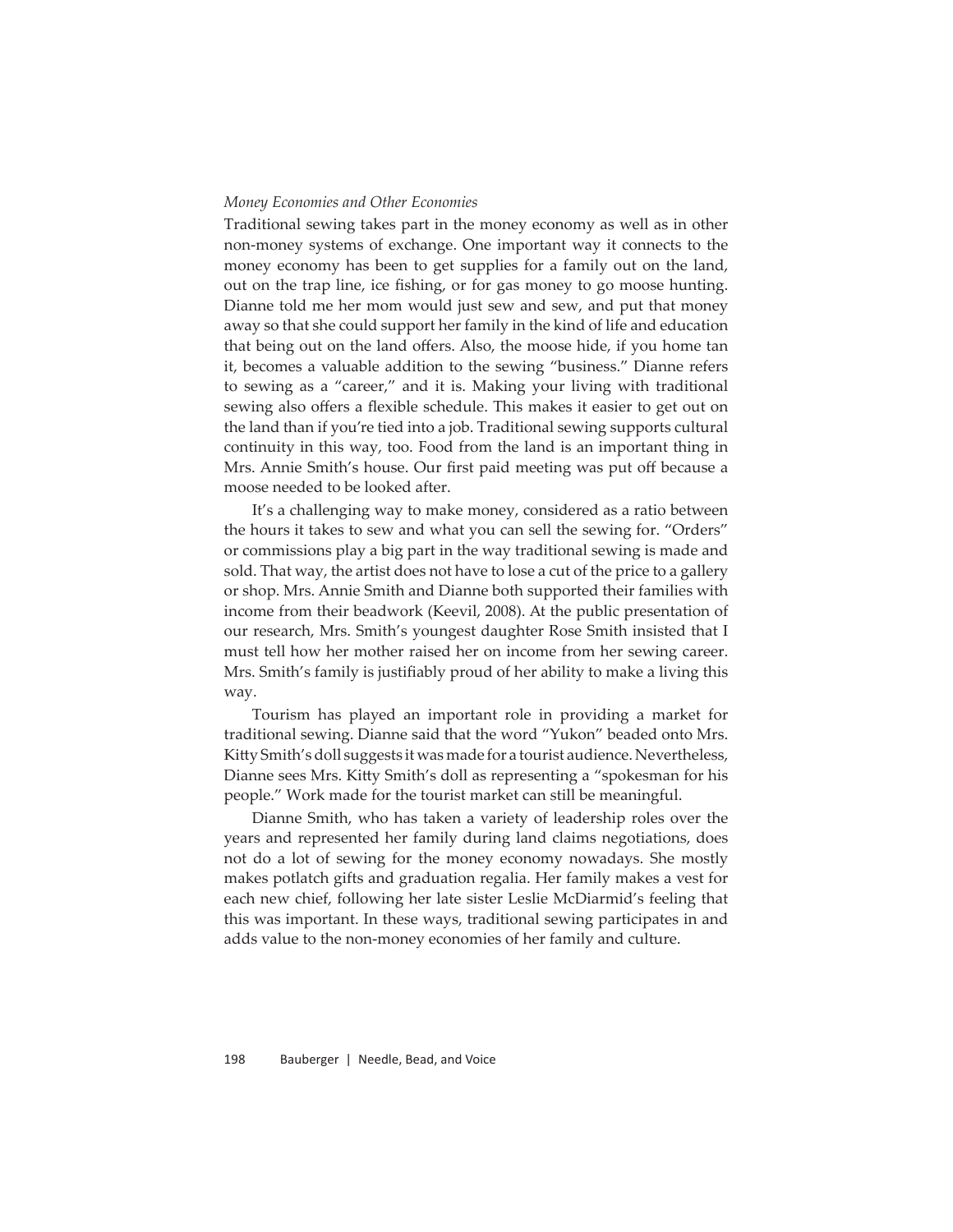#### *Teaching*

Mrs. Annie Smith and Dianne Smith talked about how in the old days, people did not share patterns—they stayed in a family. A flower pattern is a kind of signature, passed on through related girls. But Dianne and Mrs. Smith will teach anyone how to sew, Indigenous or not. They feel that it will help you support your family, and that you will probably teach someone else to do it too, and that is a good thing. You will see Mrs. Smith's patterns in younger women's work, and the story in that, is that she is their teacher.

Mrs. Smith and Dianne belong to an impressive family. Mrs. Smith had nine daughters and one son, and everyone in their family knows how to sew. Even the youngest siblings, Rose Smith and John Smith, who do not sew as much as the others, speak about sewing with confidence. Mrs. Smith sews in the midst of her family. They support her in this, and she supports them as well.

In Mrs. Smith's family, traditional sewing can be and often is done by more than one person. Dianne Smith spoke about how she and her sisters "use" her brother John to sew linings.<sup>9</sup> Dianne draws paper flower patterns for for her mom's beadwork, and when she was a girl, also did so for her grandma Mrs. Patsy Henderson. Mrs. Annie Smith and Dianne sewed a beaded coat together for Dianne's father. Dianne tells a story about her sister and her husband making gauntlet mitts together to earn Christmas money. Working on these things together strengthens family relationships. Dianne explained to me, "It brings our family closer when we sew together. Our children are there with us. It draws their interest to do their own sewing or carving whatever craft they want to get into" (personal communication, February 19, 2015). Even at the age of three and four, Mrs. Smith's great-great-granddaughter Kalea Smith made beaded necklaces and key chains to give away at her great-greatgrandpa's headstone ceremony, working alongside Mrs. Smith (personal communication, March 30, 2015).

Dianne makes the point that the timing for teaching children or other people is set by the learner, not the teacher. You don't make someone sit down and do beadwork; you wait until they're ready and they express an interest. Then you support them in that.<sup>10</sup>

Dianne stressed that she doesn't pick the colours for her students. She teaches them to use patterns both for the beading and for the moccasin, so that they learn how to produce quality work. But then the colour choice is up to them. That motivates them to complete their work. If she picks their colours, they will not finish it.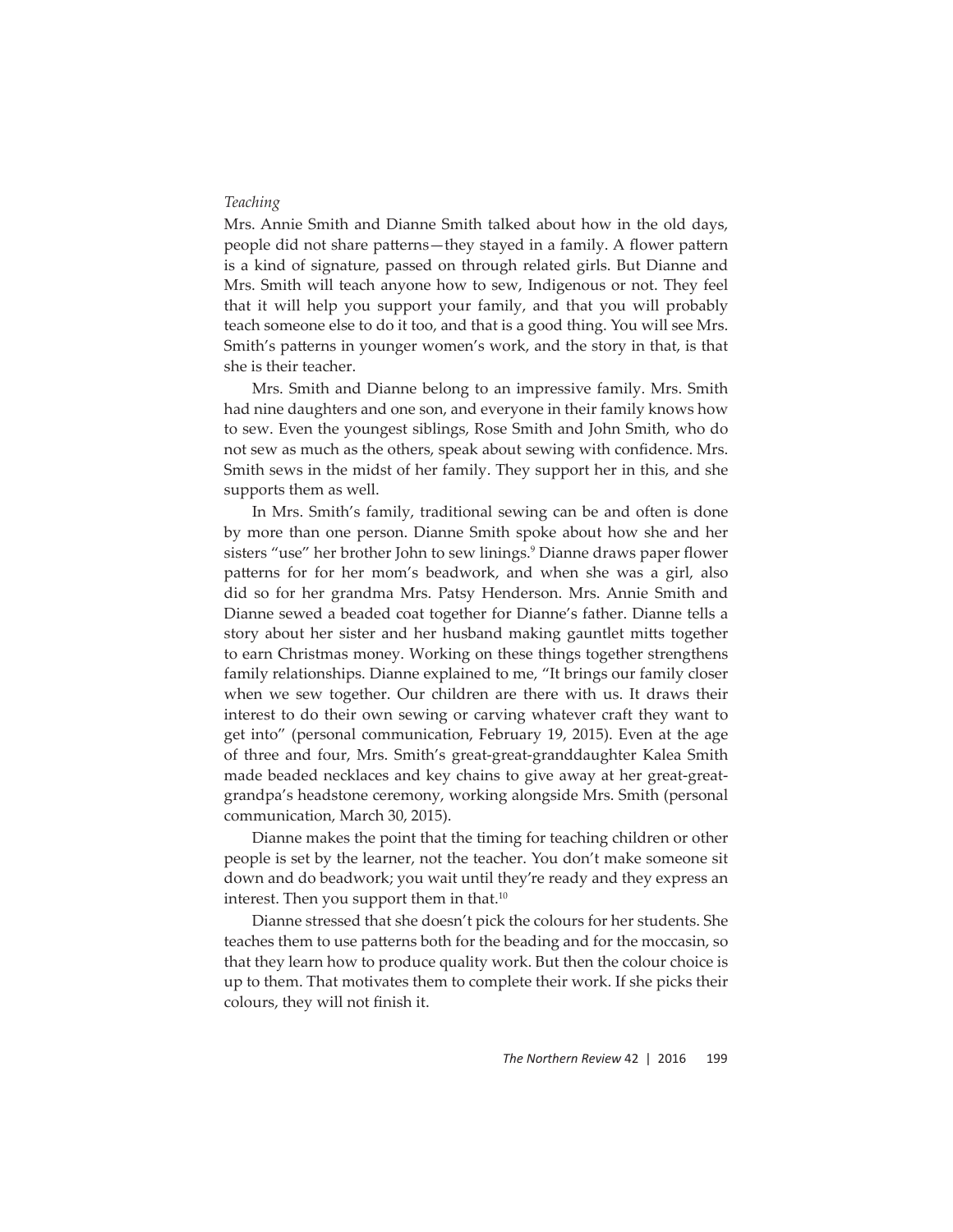#### *Tlingit Designs in Beadwork*

Where beadwork includes coastal designs, those designs are often drawn by men, and it's important to include their names as co-artists on the work. Like many Yukon First Nations peoples, Mrs. Smith's family has coastal connections. They belong to the Crow moiety, but also can wear the Frog. That is why her sister Betsy beaded the *Frogman Headpiece* that's in the Yukon Permanent Art Collection.

When the potlatch and other ceremonies were illegal, Yukon First Nations people couldn't use coastal styles because these were associated with that kind of cultural activity. Dianne explained that Mounties could come and arrest you for using those designs. However, flowers were okay, so they used that kind of pattern. Today, beadwork that uses those coastal designs are an important expression of the freedom to use them, which didn't always exist. That's part of the story, when you see coastal designs used in beadwork and regalia today.

#### *How to Look at Traditional Sewing*

Dianne was happy to speak from personal experience about sewing by people she was related to, but much more cautious about talking about people she didn't know. Her stories about being a child around her grandparents Mrs. Kitty and Mr. Billy Smith, while they carved, are very beautiful. Being around those two working as artists seems to have given her treasured memories.

It seems like it's very important to talk to individual artists about what stories are behind their work. For example, you can talk to fifteen First Nations artists for whom the number four has a particular symbolic meaning, and numbers won't mean much at all for the sixteenth.

 It can also be good to talk to an artist's students or daughters, whose voices are part of the sewing world around her. Dianne is, of course, my main example for this, but it can also be found in the *Sewing Our Traditions* catalogue. Alice Anablak's daughter Bessie says that "making traditional dolls seemed to be her mother's way of saying 'keep the traditions alive'" (Yukon Arts Centre, 2010, p. 48). There is a lot of value in including a voice from inside the artist's art world, especially someone close to them.

Dianne said, "your sewing says a lot about you." It's a way of making an identity, of showing the world what kind of person you are. You choose what kind of flowers you're inspired by, that you've imagined, or seen out on the land. Your sewing might say something about who you are as a First Nations person and who you learned sewing from. It speaks through the choices you've made in the design, in the quality of your work, in your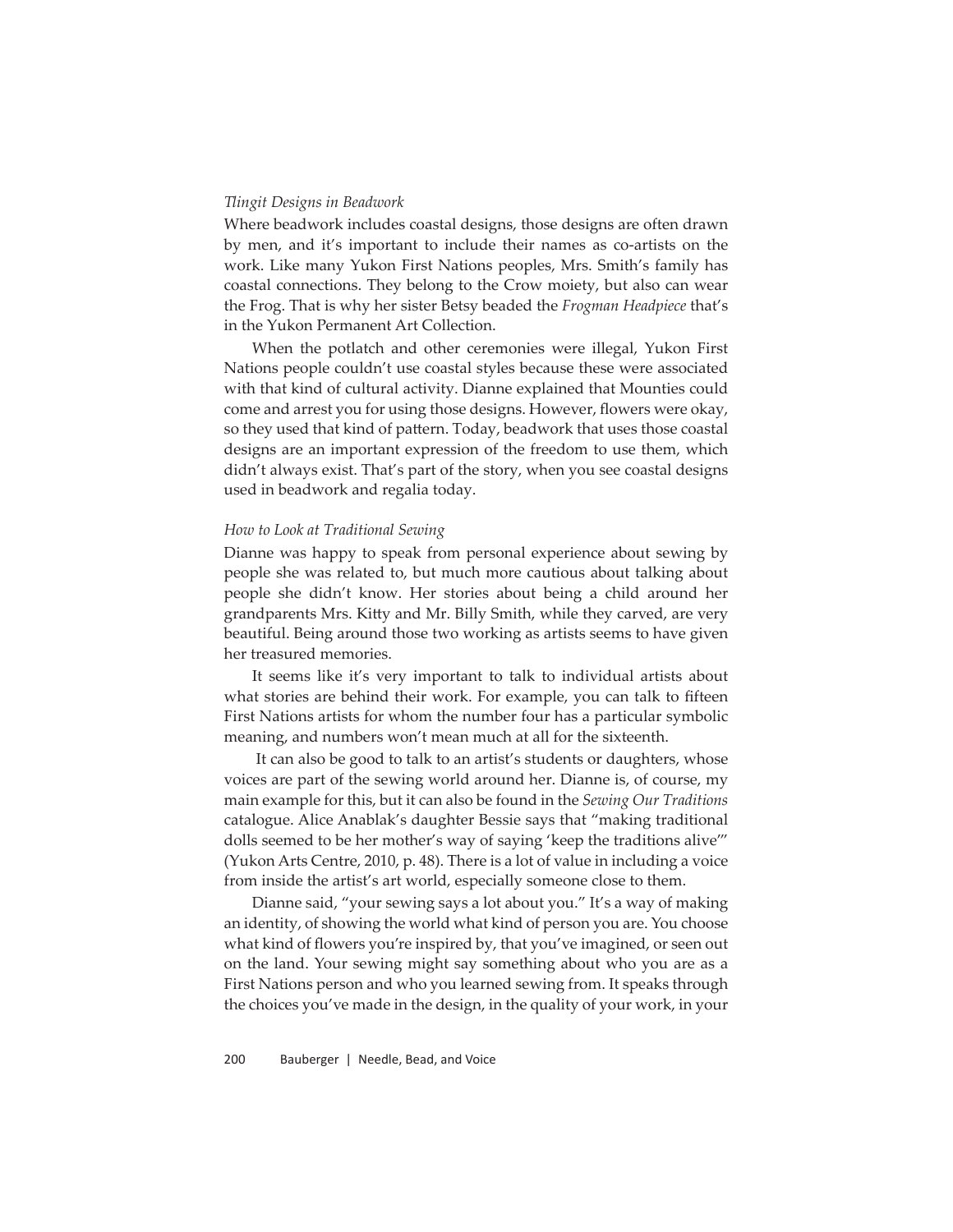colour choices, and in how much patience and care you've put into it. "You don't know people until you see their beadwork," she says (personal communication, February 19, 2015).

Dianne also emphasizes the artistic side of sewing. For herself, she does not repeat her designs. They are one of a kind. She said that Elders had told her not to approach it as a job. She emphasizes that the feelings you put into the work are expressed through your artwork.

Dianne often says "there has to be a right and a left" and it took me awhile to understand that what she meant was not simple symmetry. Two identical things on either side of an axis do not have the sense of right and left. And for Dianne, perfect mirror symmetry is not necessarily the goal. You can have two moccasin tops, one with four flowers and one with five, and it still can have the feeling of right and left. She identifies perfect symmetry with Northwest Coast style imagery, but for floral work, she has a more organic way of looking at these things. Because in traditional sewing, you are often making mittens, moccasins, mukluks, or even a vest, all these things have right and left sides, which you have to take into consideration as you design them.

Both Mrs. Smith and Dianne emphasized that sewing is something you do with your mind. The design has to be completed in your mind before you start. Then you will struggle less with your work, and you will be happy with the result.

Accomplished artists in this medium have very high standards for their work. Even Mrs. Smith still unpicks things if she isn't satisfied with them, even if Dianne can't see a flaw. If someone sews something for Mrs. Smith and she isn't satisfied, she will wait until they're gone and unpick it and do it again.

#### *Dianne's Refl ections on the Research Process*

Dianne felt that this research project gave good and useful information to the YPAC. She liked how the video showed the sewing, the colour coordination, and how you design in your mind before you start. She always encourages the people she teaches to write about where the design came from. She feels this is an important thing to do.

She felt that the project could be improved by making a video with more footage of actual sewing, that showed how to pick up beads and how to sew them down, and included a list of proper-sized needles, the right thread, and the proper tools to use. It seems to me that, for her, talking about traditional sewing cannot be separated from the knowledge of how to do it well.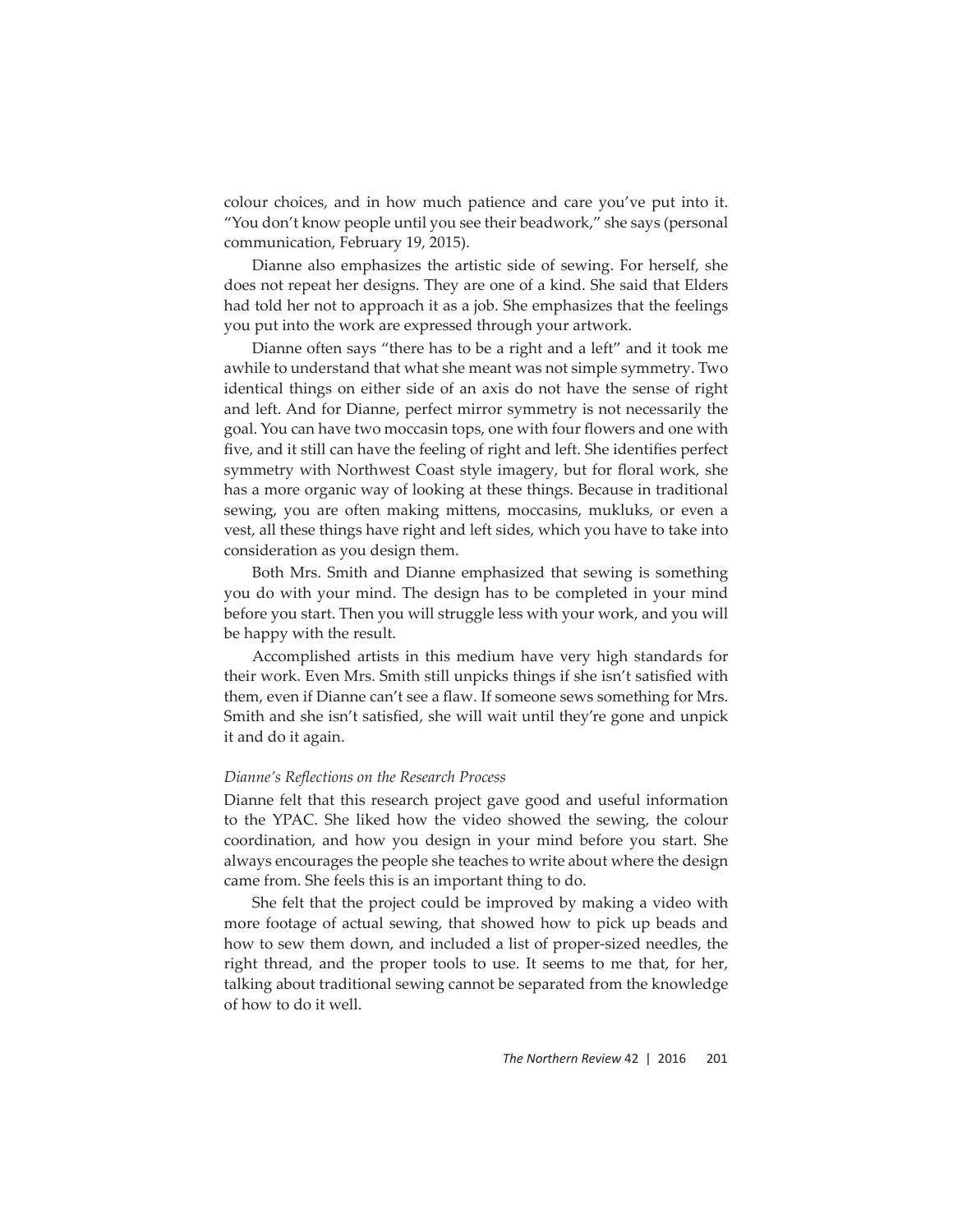# **Needle, Bead, and Voice Continues**

This project has enjoyed an ongoing life in academic as well as Yukon arts and heritage circles. I presented this paper at the ACUNS student conference in November 2015 in Calgary, as I had promised to do when I applied for the ACUNS Northern Resident Award. We planned to bring Annie and Dianne down to Calgary to teach a sewing workshop leading up to the conference. Unfortunately, illness in their family prevented this from happening. Instead, I offered a beading workshop of my own, using the techniques and materials I've been practising with over the past year. It was the most subscribed workshop of the conference.

Annie, Dianne, and I presented the short video and spoke about the research project in downtown Whitehorse, as part of the Yukon Arts Centre's series of art talks at the Old Fire Hall (Yukon Arts Centre, 2016). This talk was attended by Sheila Joe of the *Champagne* and Aishihik First Nation, and she instigated an invitation for us to come to the Da Kų Cultural Centre in Haines Junction to present the full ninety-minute video interview. Copies of these videos were left with their heritage department.

Having brought this information out to Calgary, it seemed even more important to bring it even deeper into the Yukon. I presented "Needle, Bead, and Voice" at the Myth and Medium conference hosted by the Tr'ondëk Hwëch'in First Nation in Dawson City in February 2016. I explained the research process, screened the ten-minute version of the video interview, and facilitated a discussion with Dawson City bead workers about traditional sewing as an art form. This presentation included a lot more laughter than the ten-minute PowerPoint in Calgary!

Finally, with a satisfying sense of completing a circle, the ten-minute version of the video interview has been included in the online version of the Yukon College Preservation of Traditional Knowledge course. My PowerPoint presentation from Calgary formed the basis of the online lecture to accompany that week's learning. "Needle, Bead, and Voice" lives on.

#### **Conclusions**

When discussing "the future of Native-White relations in the Yukon" in 1991, Ken Coates observed that there are "few indications that the non-Native population feels it has much to learn from the Indians in the Yukon" (p. 248). The words we use have changed; I hope our attitudes are changing too. I undertook this project because I felt that there was much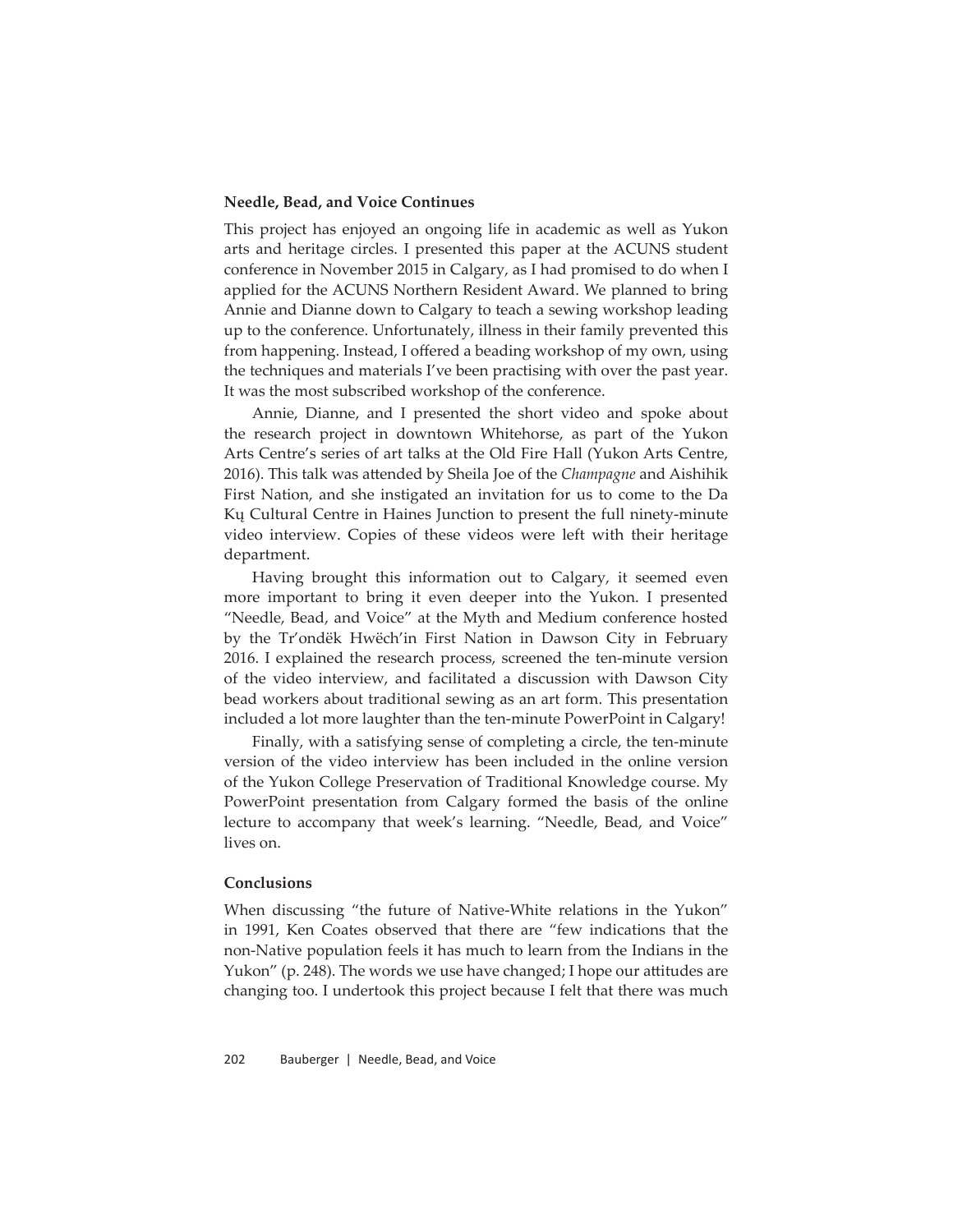to learn, and, in doing so, found that there was even more to learn than I had imagined.

So for curators, there are wonderful stories around traditional sewing. If you can find ways to bring these voices into your exhibits, it will make them richer for all viewers. I think the Yukon Permanent Art Collection, the people of the Yukon, both First Nations and non-First Nations, are richer for having not only Mrs. Smith's dolls, and the stories Dianne tells in the video, but the sound of her and Dianne laughing together. If you have an artist who is shy about talking about her work, try seeking out a daughter or a student to talk about her work. In an exhibition, the curator should find ways to include these voices.

And for people in general, but especially for Yukoners, I think we should know the name of the person who made our mittens or slippers. I am ashamed to admit I don't know who made the mitts I got for Christmas my first year in the Yukon. But you wouldn't have a painting that way. Knowing the name is a good start towards knowing a story.

Doing research in one's own community, the act of asking questions can often result in change. In asking these questions, I was part of instigating more recruitment for the Friends of Yukon Permanent Art Collection board. Ken Anderson joined the board with his expertise in carving. Lori Young, who grew up in her mom's craft shop, $11$  brings her knowledge and experience of traditional sewing to the board's decisions.

It's considered good practice to bring research back to the community it came from. When northerners can do research in their own communities, this can happen more readily. It was easier for me to create or connect with opportunities to present this research in meaningful ways because I make my life here. Most of the events listed above in section four, would have been much more difficult to arrange from a distance. Since the end<sup>12</sup> of the more formal part of our research project, my relationship with Annie and Dianne has grown more personal than professional. I am a neighbour; I can walk to Annie's house from my house. I am honoured that I get to do so. I bring blueberries and we visit. I bring my sewing, or my questions when I get stuck. I continue to learn from these women, whom I respect highly. I am very grateful for this.

# **Author**

**Nicole Bauberger** is a visual artist based in Whitehorse.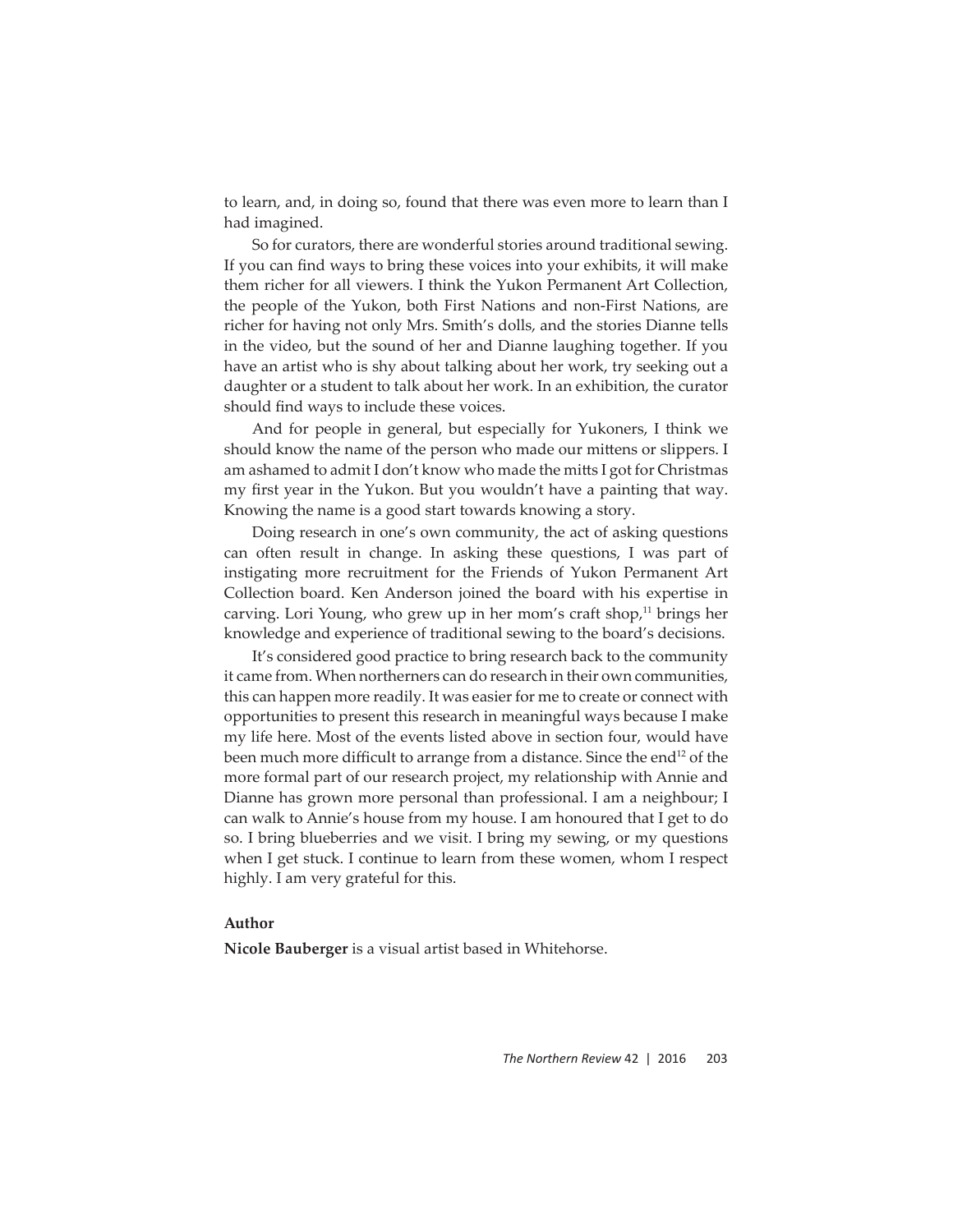# **Notes**

- 1. Krista Reid offered me a reduced rental rate for use of the Elders' Lounge for our presentation, and later in conversation with the KDCC's CEO, waived the rental fee as a way of supporting the Kwanlin Dun Elders involved. KDCC also provided tea and coffee to support this project, which they saw as cultural programming for the centre. We also explored having Mrs. Annie Smith and Dianne offer a sewing workshop in conjunction with this presentation, but surgery on Dianne's wrist resulted in us letting that opportunity go by. KDCC could put this research project to work as cultural programming. In my opinion, this is a sign of its success.
- 2. I was thankful to also receive support for this research from the newly created Yukon College Research Fund (YCRF). Applying to this fund was another phase of preparation. I had planned to pay the elders' honoraria out of my ACUNS award, but the YCRF made it much easier for me. To apply to that fund, I completed the online tutorial in research ethics put out by the Tri-Council Research Ethics Board. Their teachings would suggest that paying elders to participate in research is unethical. These ethics come out of a southern research context and attempt to apply very widely generalized science-based principles to all research projects. It is a recurring theme of northern research that such constructs designed in the South often do not fit up here. It will be interesting to see how this conundrum plays out as northern research grows at Yukon College. For projects like this, the "Protocols and Principles for Conducting Research with Yukon First Nations," published by the Yukon Research Centre, contains a much more useful ethical framework (2013).
- 3. Curator of *Sewing Our Traditions.*
- 4. Mrs. Marge Jackson was Mrs. Smith's favourite auntie, and they attended craft shows together.
- 5. To Kwanlin Dun First Nation and to the files at the Yukon Permanent Art Collection, I gave packages that include both videos, a list of topics covered in the longer video, the photos from Mrs. Smith's photo album and the list of notes that goes with them, the notes from our first interview, and my paper, along with a document outlining procedures to obtain permissions to use this material. I also screened the 90 minute video for the Friends of Yukon Permanent Art Collection before this year's jurying process and submitted one page summaries of this research project to the Kwanlin Dun Elders' Council and the Yukon College Board of Governors.
- 6. nbauberger@yahoo.com
- 7. You can see this in the full-length video interview at about 50:02.
- 8. Starting at 8:50 in the recorded interview.
- 9. These are comparatively easy to sew.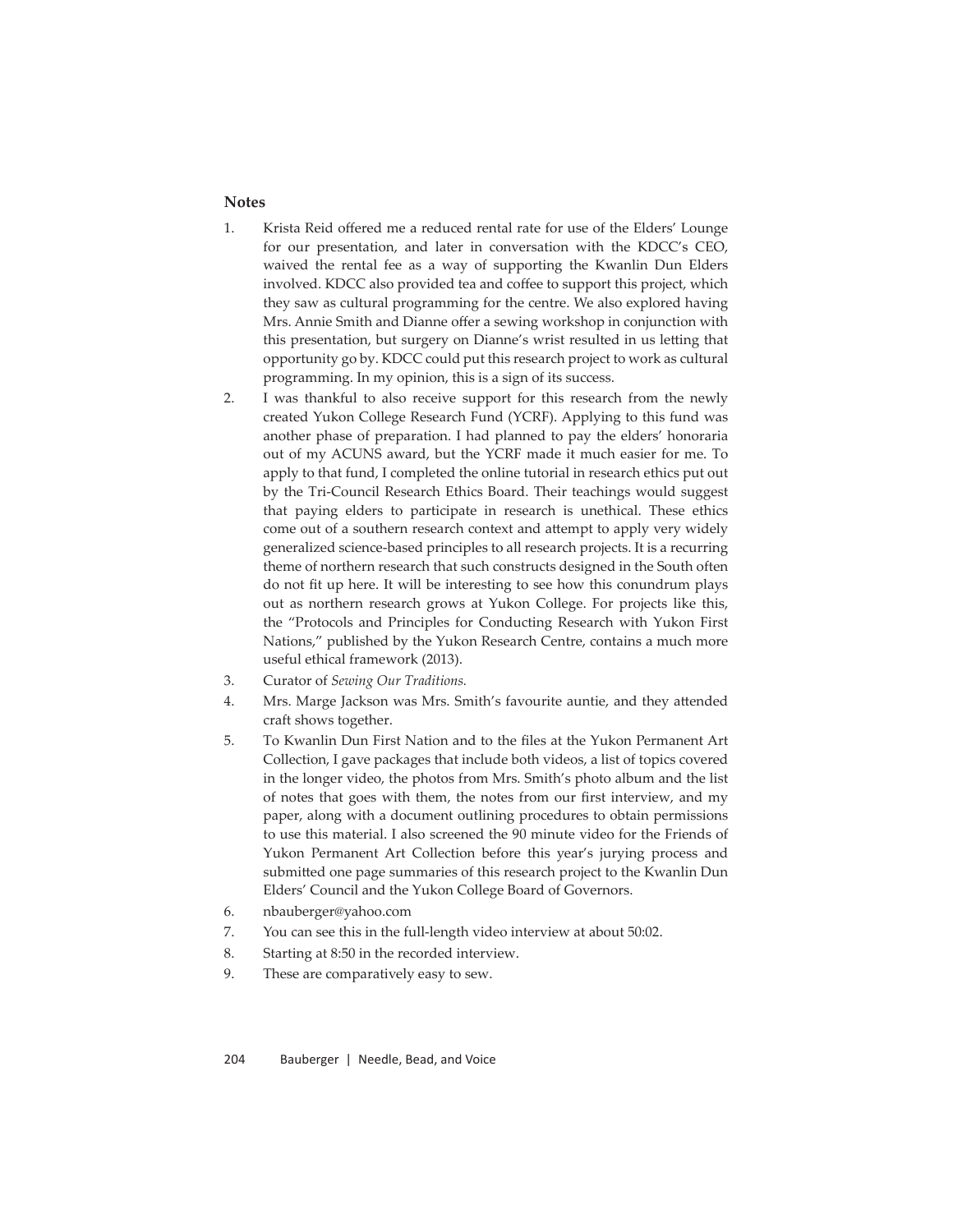- 10. This has played out in my own family. As of March 2015, my stepdaughter Ariel is currently making gauntlet mitts for her mom.
- 11. The Indian Craft Shop on Main Street in Whitehorse, YT.
- 12. Not entirely the end—permissions for publication of the videos and other research materials are still directed to me, and I ask Dianne.

# **References**

- Bauberger, N. (2008, November 13). Warm as tea. *What's Up Yukon.* Retrieved from http://whatsupyukon.com/business/warm-as-tea/#sthash.P03vwb9c. dpbs
- Bauberger, N. (2012, June 28). Stories still waiting to be told. *What's Up Yukon*. Retrieved from http://whatsupyukon.com/stories-still-waiting-to-betold/#sthash.5Q1ZedET.dpbs
- CBC. (2015a, March 27). Yukon elder discovers mother's purse at national museum. CBC News North. Retrieved from http://www.cbc.ca/news/canada/ north/yukon-elder-discovers-mother-s-purse-at-national-museum-1.3011050
- CBC. (2015b, March 23). Na-Cho Nyak Dun to publish beadwork book*.* CBC News North. Retrieved from http://www.cbc.ca/news/canada/north/ na-cho-nyak-dun-to-publish-beadwork-book-1.3004420
- Coates, K. S. (1991). *Best left as Indians: Native-White relations in the Yukon Territory, 1840-1973.* Montréal, QC and Kingston, ON: McGill-Queen's University Press.
- Council of Yukon First Nations. (2015, March 18). First Nations Graduation Ceremony. Council of Yukon First Nations. Retrieved from http://cyfn.ca/ services/education/first-nations-graduation-ceremony/
- Cruikshank, J. (1990). *Life lived like a story: Life stories of three Yukon Native Elders.* Vancouver, BC: UBC Press.
- Duncan, K. C. (1989). *Northern Athapaskan art: A beadwork tradition.* Vancouver, BC: Douglas & McIntyre.
- Gendron, R. (2014, March 17). Ric Gendron: Rattlebone, August 22 December 31, 2014. *Ratt lebone*. Santa Fe, New Mexico, USA: Museum of Contemporary Native Arts. Retrieved September 5, 2014 from http://www.iaia.edu/ museum/exhibition/ric-gendron-rattlebone/
- Gray, L. (2011). *First Nations 101: Tons of stuff you need to know about First Nations people.* Vancouver, BC: Adaawx.
- Hein, G. E. (2011). Constructivist learning theory//1991. In F. Allen (ed.), *Education: Documents of contemporary art* (pp. 44–46). Cambridge MA: Whitechapel Gallery & MIT Press.
- Keevil, G. (2008, June 20). From beadwork to bannock. *Yukon News*, p. 44.
- Marsden, S. (2014). Experiments in visual arts, alternative history and community collaboration. *Canadian Review of Art Education*, pp. 97–116.